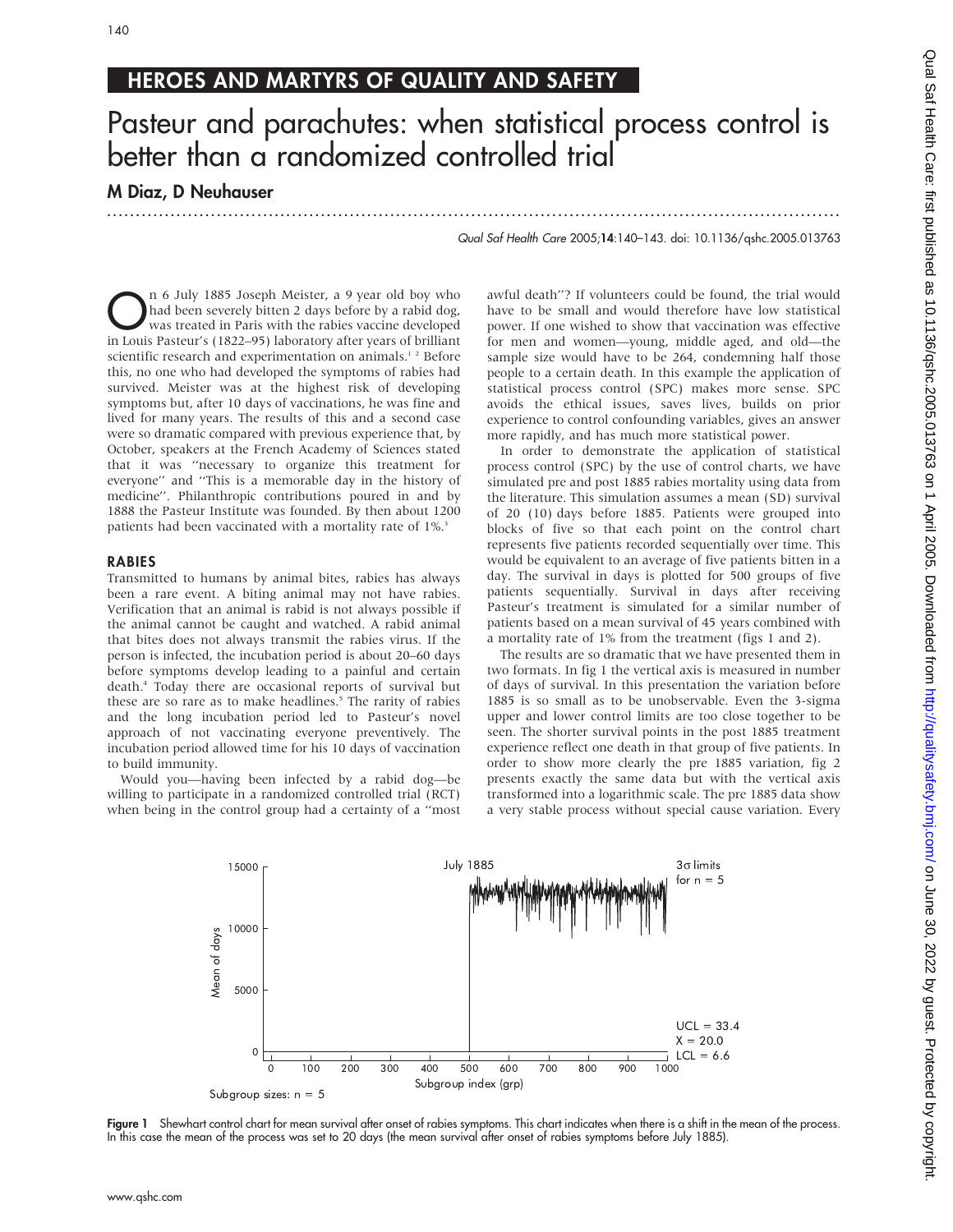

Figure 2 Shewhart control chart for mean log survival days after onset of rabies symptoms. This chart indicates when there is a shift in the mean of the process. In this case the mean of the process was set to 1.3 days in the log scale (the mean survival after onset of rabies symptoms before July 1885). This graph allows us to identify more clearly the control limits of the process (LCL and UCL) which contains all the points for people presenting with symptoms before July 1885.

one with rabies symptoms soon died. The serious scholar may disagree with our simple approach and assumptions about survival, but we think that the before and after differences were so great that this simulation is plausible.

The statistical power of this evidence is overwhelming. Based on these pre 1885 control limits, the probability of living 4000 days is above the 894-sigma level yet the results were even more dramatic than that. When little Joseph Meister had lived to October (or 90 days), his survival was at the 20-sigma level ( $p = 6.4 \times 10^{-13}$ ) and the French academicians were right in declaring Pasteur's treatment a great victory. Thus, SPC methods can demonstrate a dramatic difference as a result of the outcome from one patient and the new treatment can be started immediately, rather than waiting for the results of a prospective controlled trial.

#### PARACHUTE JUMPING AND OTHER EXAMPLES

Gordon Smith and Jill Pell wrote a fine satirical article in 2003 pointing out that the use of parachutes has never been subject to a randomized controlled trial.<sup>6</sup> A careful literature review found rare examples of people falling from great heights and living. Olympic ski jumpers survive their falls. The authors report that parachutes can fail to open resulting in death. We all learn at an early age the unvarying power of gravity and do not need to be convinced that falling from a great height is likely to be fatal. SPC evaluation using past experience which we applied to rabies vaccination may be

relevant here. Even more dramatic control charts could be simulated, particularly if ski jumpers are excluded.

There are other examples. The progress made in the treatment of acute lymphoblastic leukemia (ALL) of childhood is one of the true success stories of modern medicine.7 Incremental advances over 50 years mean that ALL has gone from a uniformly fatal disease to one with an overall cure rate of more than 75%.

Another example was the dramatic introduction of ether as an anaesthetic during surgery. In this case the outcome measure would be pain rather than mortality.

#### RCT VERSUS SPC

For the four dramatic improvements described here, we propose that information from prior experience using SPC is to be preferred to RCTs for six reasons (table 1). In these circumstances SPC has greater statistical power to exclude chance as an explanation. The RCT is designed to control for unknown confounding variables. Perhaps the treatment only works for young boys and not for older women. In the case of symptomatic rabies before 1885, men and women (young and old) all died without variation. If there were any unknown confounding variables they would appear as special cause variation in a long series of prior observations.

SPC can give a very rapid answer in these circumstances. There needs to be a plausible process (treatment) change associated with the astonishing outcome that is replicable for

| <b>Evaluation chracteristics</b>                                                         | <b>RCT</b>                              | <b>SPC</b>                                                                                         |
|------------------------------------------------------------------------------------------|-----------------------------------------|----------------------------------------------------------------------------------------------------|
| Show treatment effect not due to<br>chance (statistical power, tests of<br>significance) | Large sample size                       | Much greater statistical power to<br>exclude chance as an explanation in<br>the sequential context |
| To control for confounding factors                                                       | Randomization                           | Prior experience (everyone died<br>regardless)                                                     |
| Causation                                                                                | Experimental change is<br>causal        | Plausible process change which can<br>be replicated with similar results                           |
| Speed of answer                                                                          | Typically in years for a<br>large trial | For a large change the results can be<br>demonstrated for one patient                              |
| Ethics                                                                                   | Would you volunteer for<br>such a trial | No one foregoes the new treatment                                                                  |
| Use of knowledge from prior<br>experience of outcome                                     | Not used                                | Uses knowledge of prior experience                                                                 |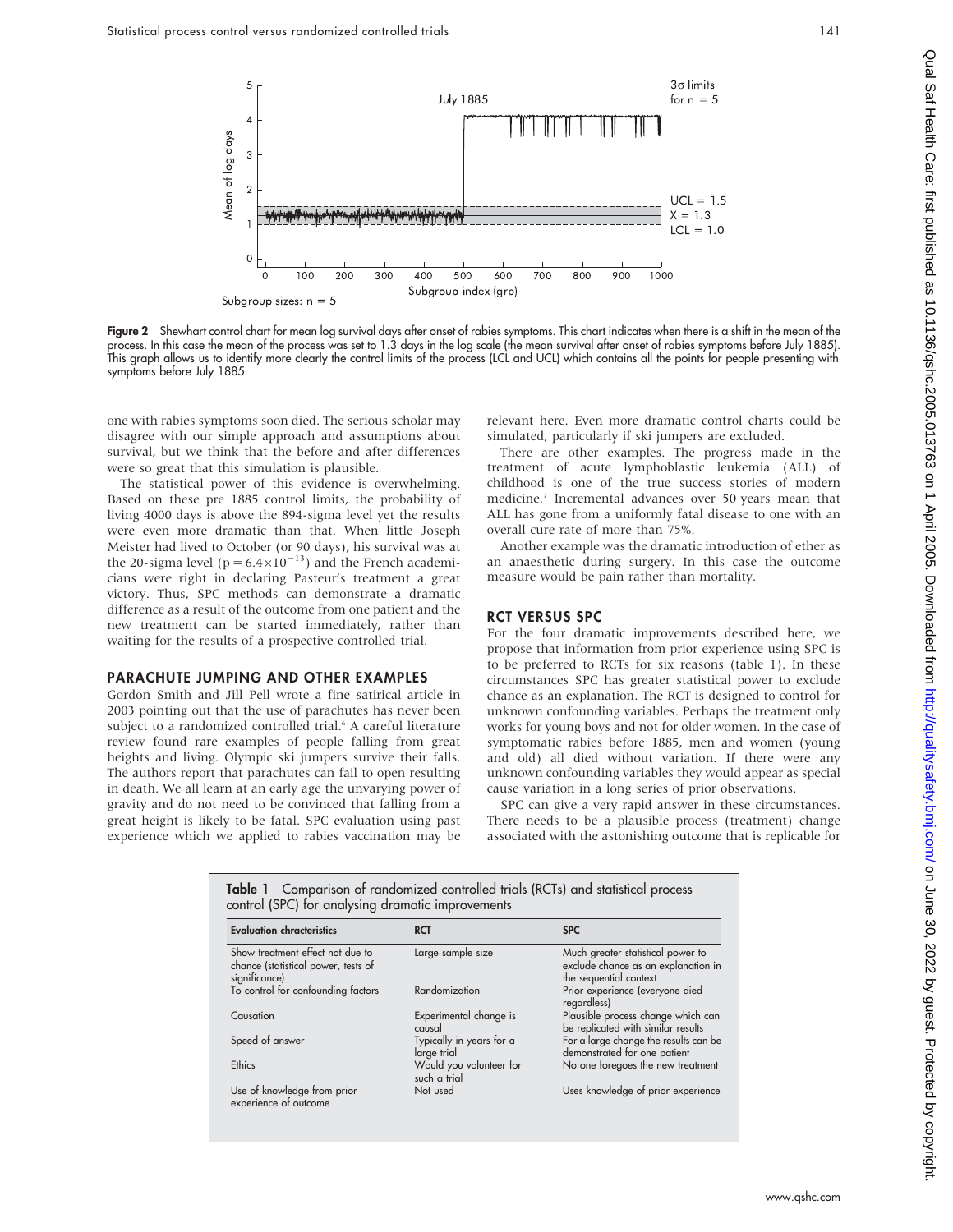the next patients. Without this scientifically based replicable treatment, Joseph Meister's survival could be declared a miracle and his cure associated with the intervention of a saint—the statistical analysis of miracles. One test of an ethical randomized trial is whether you yourself and others would volunteer for random assignment to control or experimental groups.

When the expected differences are small, when unknown confounding variables are likely to overwhelm the treatment effect, where the casual model is weak, where prior information is thin, when there is a single intervention and single end point, and results are not urgent—then RCTs are more useful.

#### Authors' affiliations .....................

M Diaz, D Neuhauser, Department of Epidemiology and Biostatistics, Case School of Medicine, Case Western Reserve University, Cleveland, OH 44106-4945, USA

Correspondence to: Professor D Neuhauser, Department of Epidemiology and Biostatistics, Case School of Medicine, Case Western Reserve University, Cleveland, OH 44106-4945, USA; dvn@po.cwru.edu

#### Appendix: Technical Note

This section describes the simulation we performed to demonstrate the applicability of control charts to detect extraordinary causes in the rabies case study.

We generated two samples to represent the survival of two populations of individuals after onset of rabies symptoms. They are before and after July 1885, the date in which Pasteur incidentally initiated the test of the rabies vaccine in humans. We modeled each population's survival assuming that the survival time presents a Weibull distribution, a common probability distribution used to model time-to-an-event variables.<sup>8</sup> This distribution allows for a dependence of the hazard on time. In this case, this would represent a potential change in the risk of death with time since presentation of rabies symptoms. Also, in practical terms, this distribution has more flexibility for modeling than a simpler exponential distribution, also commonly used in survival analysis. Following is the survival function of a random variable exhibiting a Weibull distribution with parameters  $\lambda$  and  $\gamma$  representing the scale and shape parameters of this distribution:

 $S(t) = \exp(-(\lambda t)^{\gamma})$ 

We selected for the first sample, before July 1885, the parameters  $\lambda$  and  $\gamma$  such that the mean and standard



Figure 3 Structure of an Xbar (mean) control chart. The center line indicates the grand mean of the process when in control. The upper (UCL) and the lower (LCL) dashed lines represent the upper and lower control limits calculated as 3-sigma. Points in the graph correspond to average for blocks of size five observations each. All points are contained within the 3-sigma limit.

| samples              | Table 1 Parameter values used to generate                                                                                                                                                                                                          |           |
|----------------------|----------------------------------------------------------------------------------------------------------------------------------------------------------------------------------------------------------------------------------------------------|-----------|
|                      |                                                                                                                                                                                                                                                    |           |
| Sample 1<br>Sample 2 | 0.044<br>$7.4 \times 10^{-5}$                                                                                                                                                                                                                      | 2.5<br>13 |
| vaccine.             | After we generated the two samples and joined them<br>together to represent our rabies cohort, we proceeded to<br>apply the concepts of control chart to assess the significance<br>of extending the survival time after the injection with rabies |           |

deviation of the survival time were close to 20 and 10 days, respectively. For the second sample, after July 1885, we chose the parameters  $\lambda$  and  $\gamma$  in order to represent survival time with mean and standard deviation of 45 and 5 years, respectively. This was the average survival time in France for 1885.9 For this second sample we incorporated individuals in whom the vaccine did not work with a frequency of 1/100 individuals. We assumed for these particular patients a survival time identical to those for people before July 1885. For both samples we assumed a period of 15 months each. This was the interval reported in the study by Moulin<sup>10</sup> in which 2500 people had received the rabies vaccine. We assumed this rate of approximately five bitten people/day for both the before and after July 1885 samples. Table 1 shows the summary of the parameter values we used to generate both samples.

Control charts are a key component of the area of statistical process control (SPC) initially developed and more disseminated in quality control of industrial processes. Several types of control charts are available depending on the nature of the measurement to control and the particular statistical control scheme. One of the purposes of control charts is to identify instances in which a particular process monitored through a particular measurement goes ''out of control'' and the potential causes for such situation. Another purpose is to improve the process itself. One of the most popular ones is the mean control chart developed by Shewart.<sup>11</sup> As its name indicates, the mean control chart displays the time evolution of the mean of a continuous variable of interest (fig 3). The chart has a distinctive pattern marked by three reference lines. One in the center, designated the center line (CL), set at the average value of the characteristic to monitor while ''in control''. This value can be obtained from previous experience or assigned as a milestone. The other two reference lines assigned upper and lower control limits (UCL and LCL respectively) corresponding to the boundaries beyond which the process will be signaled as out of control. For mean control charts these limits are commonly set at three standard error of the process mean of the process in control or what is known as the 3-sigma limit in the SPC jargon.

We performed all the computations for the simulation in SAS for Windows Version 9.1.

#### **REFERENCES**

- 1 Debre P. Louis Pasteur. Translated by Elborg Forster. Baltimore: Johns Hopkins Press, 1998.
- 2 Vallery-Radot R. The life of Pasteur. Translated by R L Devonshire. London: Constable & Co, 1920.
- 3 Pasteur L. Oeuvres de Pasteur reunies par Pasteur Vallery-Radot. Volume 6. Paris: Masson, 1922–1939.
- 4 Plotkin S, Rupprecht C, Koproski H. Rabies vaccine. In: Plotkin S, Orenstein W, eds. Vaccines. 3rd edn. Philadelphia: WB Saunders, 1999:743.
- 5 Hattwick MAW. Recovery from rabies: a case report. Ann Intern Med 1972;76:931
- 6 Smith GCS, Pell JP. Parachute use to prevent death and major trauma related to gravitational challenge: systematic review of randomized controlled trials. BMJ 2003;327:20–7, 1459–61.